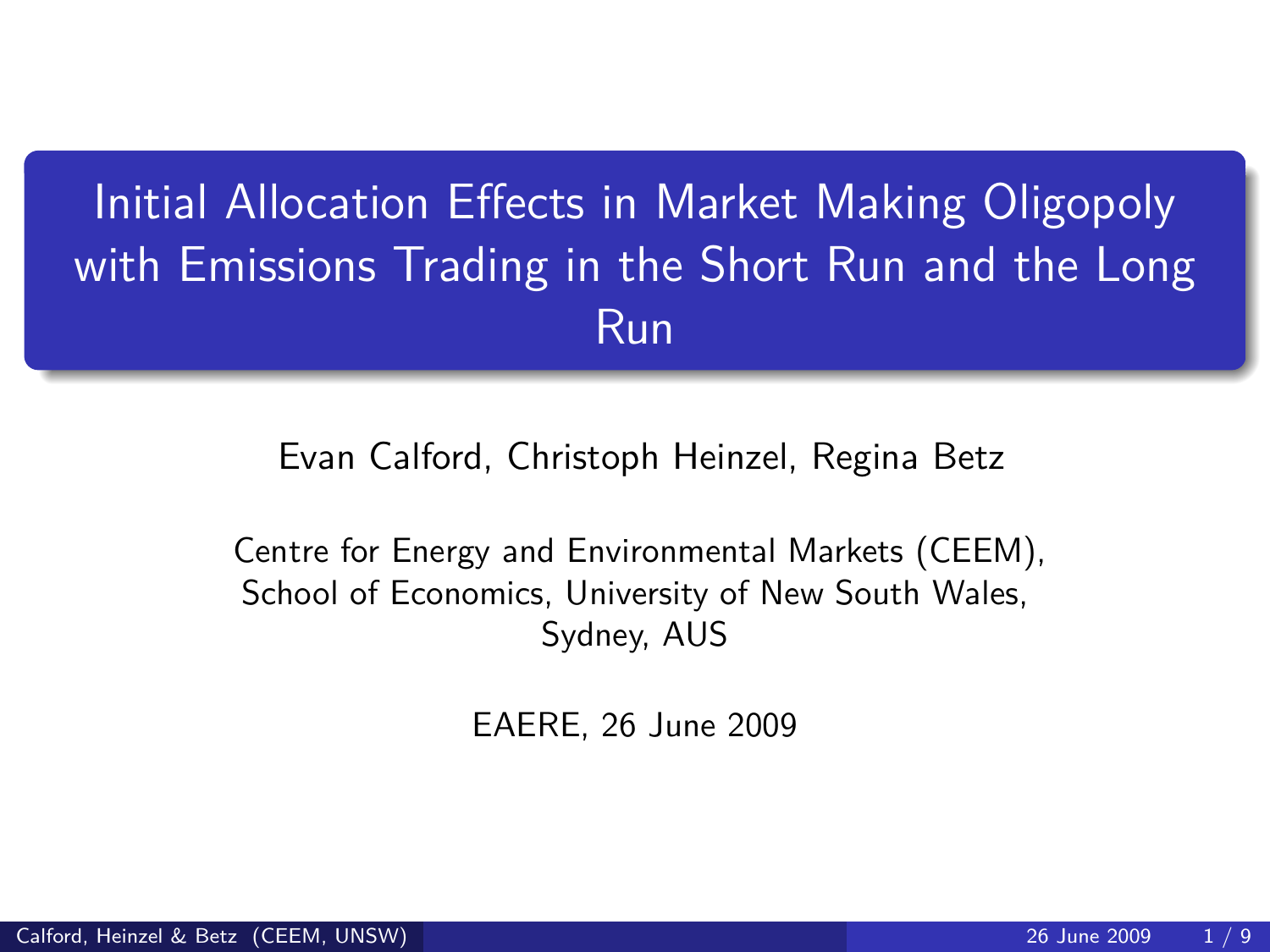### **Motivation**

#### EU ETS price development (Alberola et al. 2008):

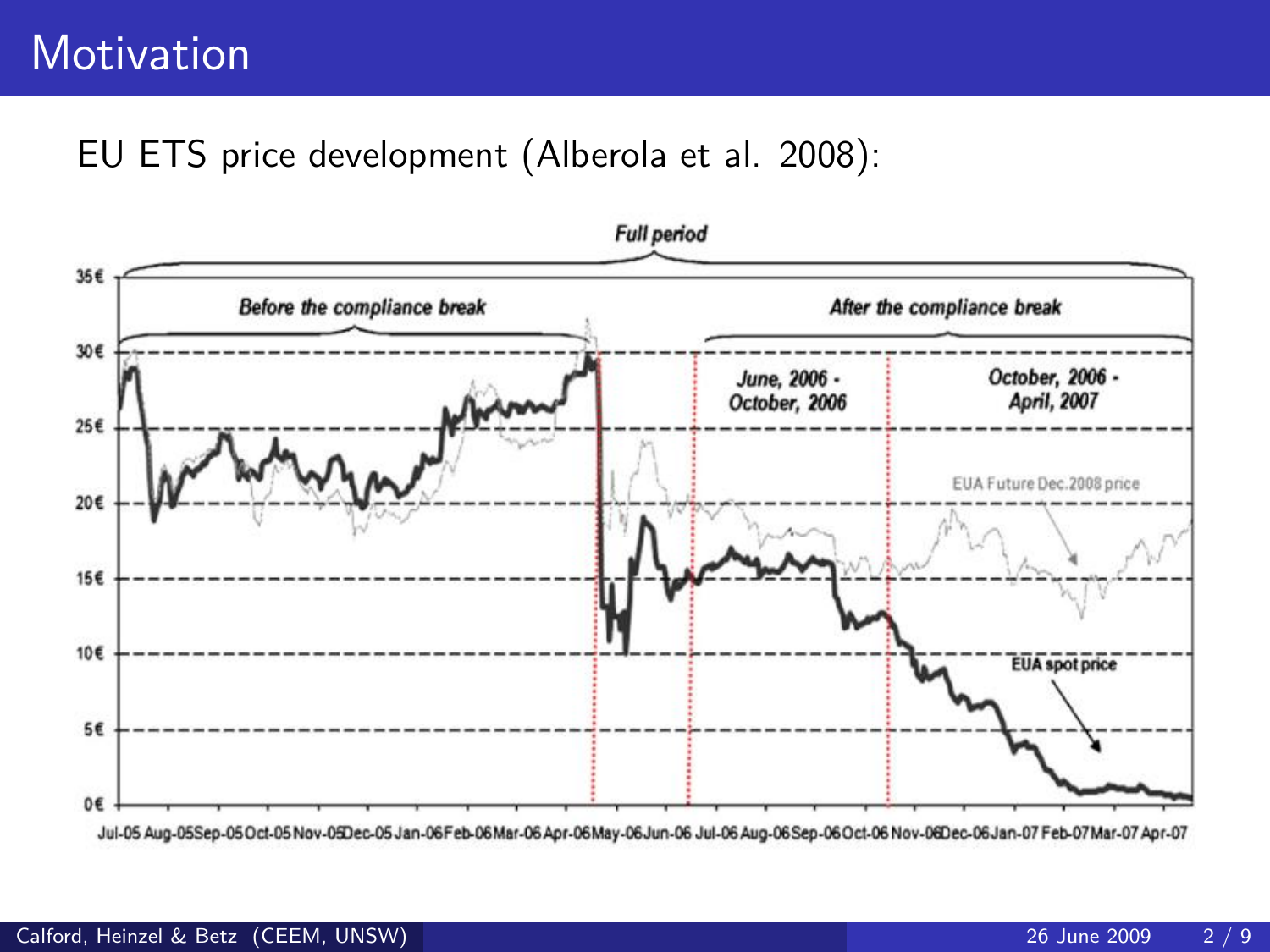### **Outline**

#### **Questions**:

- **1** For given technologies, do initial allocation effects derived with Cournot competition carry over to the Bertrand case?
- <sup>2</sup> Under endogenous technology choice, (a) do the results on the relationship of Bertrand and Cournot outcomes still hold under emissions trading, and (b) what initial allocation effects occur?

#### **Setting**:

- Oligopolists compete on both an input and an output market, *i.e.*, market making oligopoly (Loertscher 2008, JIE)
- Permits as input, emissions trading scheme with grandfathering
- Short-run model, long-run model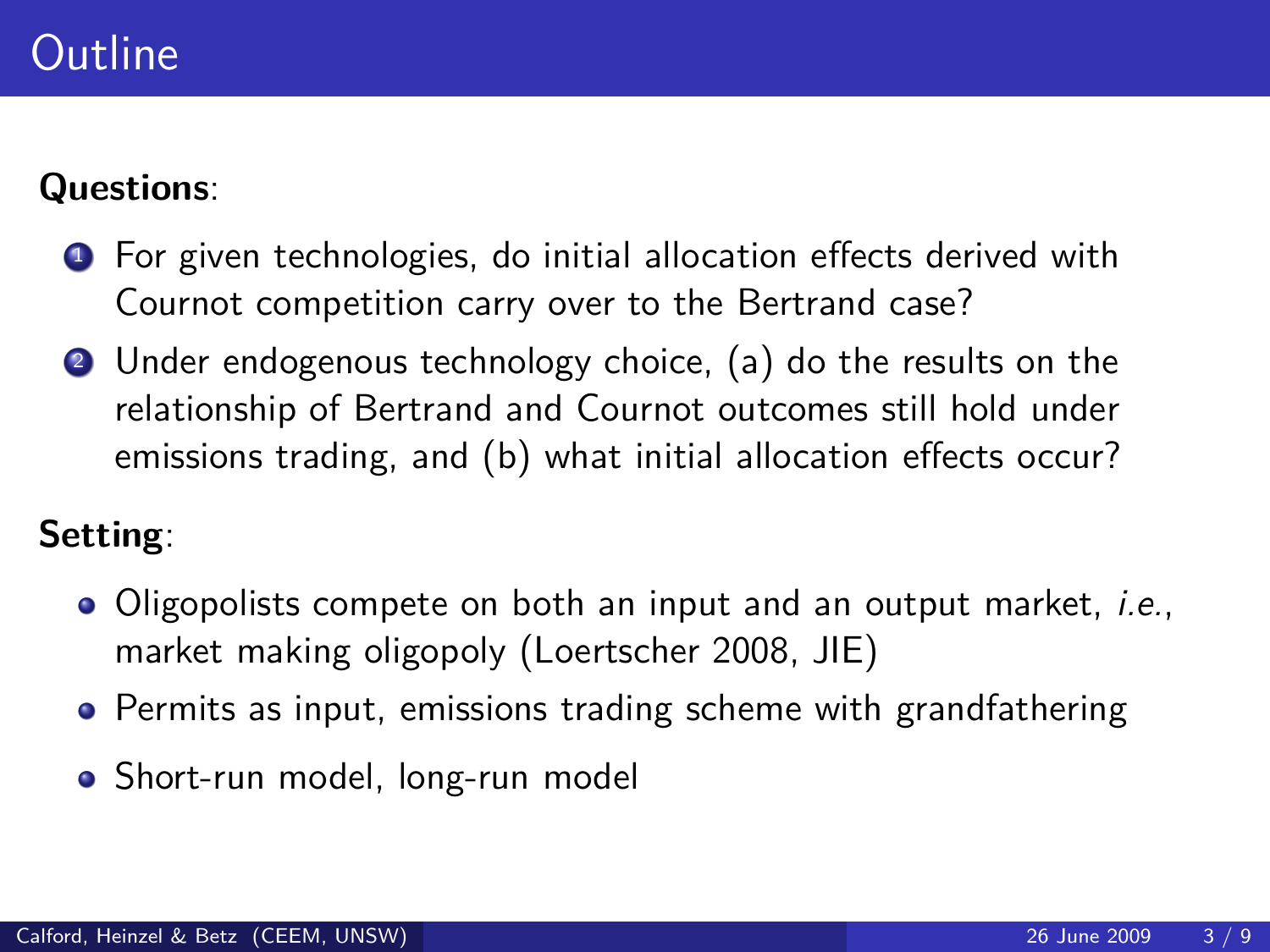## 1 Short-Run Model

- Capacity and technology exogenous
- One-period model with two stages: Firms purchase permits, then compete in Bertrand competition
- **•** Firms maximise profit:

$$
\Pi_i(p_i,x_i)=p_iq_i(p_i)-q_i(p_i)\cdot c_i(q_i(p_i),x_i)-(x_i-x_i^0)\cdot\phi(X)
$$

- $\rho_i$  output price of firm  $i,~q_i$  its quantity of output
- $\bullet$   $x_i$  permits holdings of firm *i* at end of period
- $x_i^0$  free initial allocation of permits to firm *i* at beginning of period
- $\bullet$   $c_i(.)$  non-carbon related marginal costs of production of firm *i*, with *∂*c<sup>i</sup> (*.*)  $\frac{\partial c_i(.)}{\partial q_i} > 0$ ,  $\frac{\partial c_i(.)}{\partial x_i} < 0 \;\; \forall q_i, x_i \in \mathbb{R}_0^+$
- $\phi(X)$  permit price, with  $\frac{\partial \phi(X)}{\partial X}>0$  and  $X\equiv \sum_i x_i$  total amount of permits held by the industry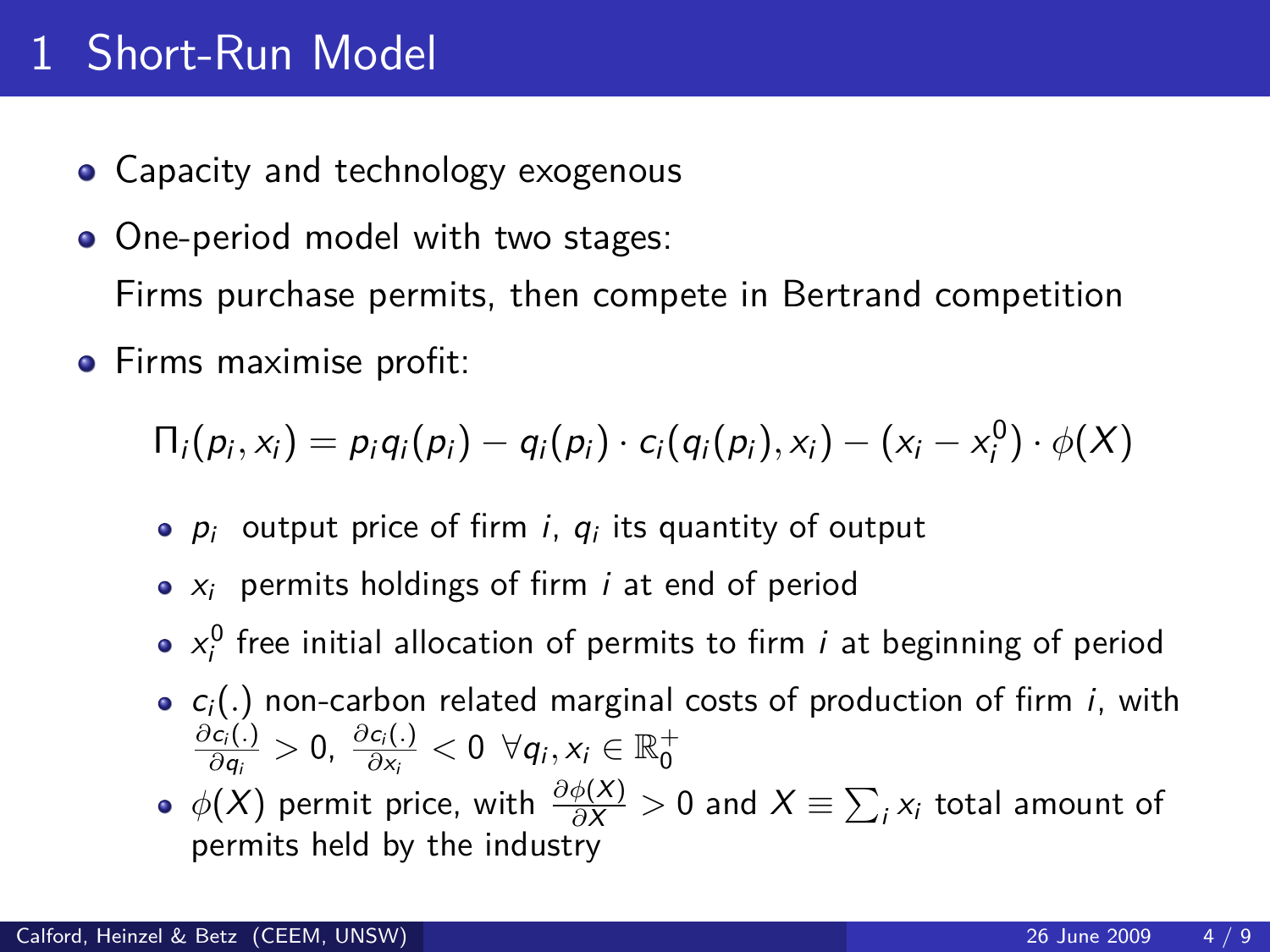### 1 Short-Run Model (cont.)

- Elastic vs. inelastic product demand, here: focus on inelastic case
- In Bertrand pricing game, firms price at their carbon-inclusive marginal cost
- First-stage permit choice: distinction of *interior* and *boundary* solution Boundary solution:  $a_i^* = d_i q_i^*$

$$
\text{Interior solution:} \qquad \frac{\partial p}{\partial x_i} \cdot q_i - q_i \frac{\partial c_i}{\partial x_i} \; = \; \phi(X) + (x_i - x_i^0) \, \frac{\partial \phi}{\partial x_i}
$$

• Note the sign of the derivative:

$$
\frac{\partial^2 \Pi_i}{\partial x_i \partial x_i^0} = \frac{\partial \phi}{\partial x_i} > 0,
$$

so that

$$
\frac{\partial \phi}{\partial x_i^0} > 0 \; .
$$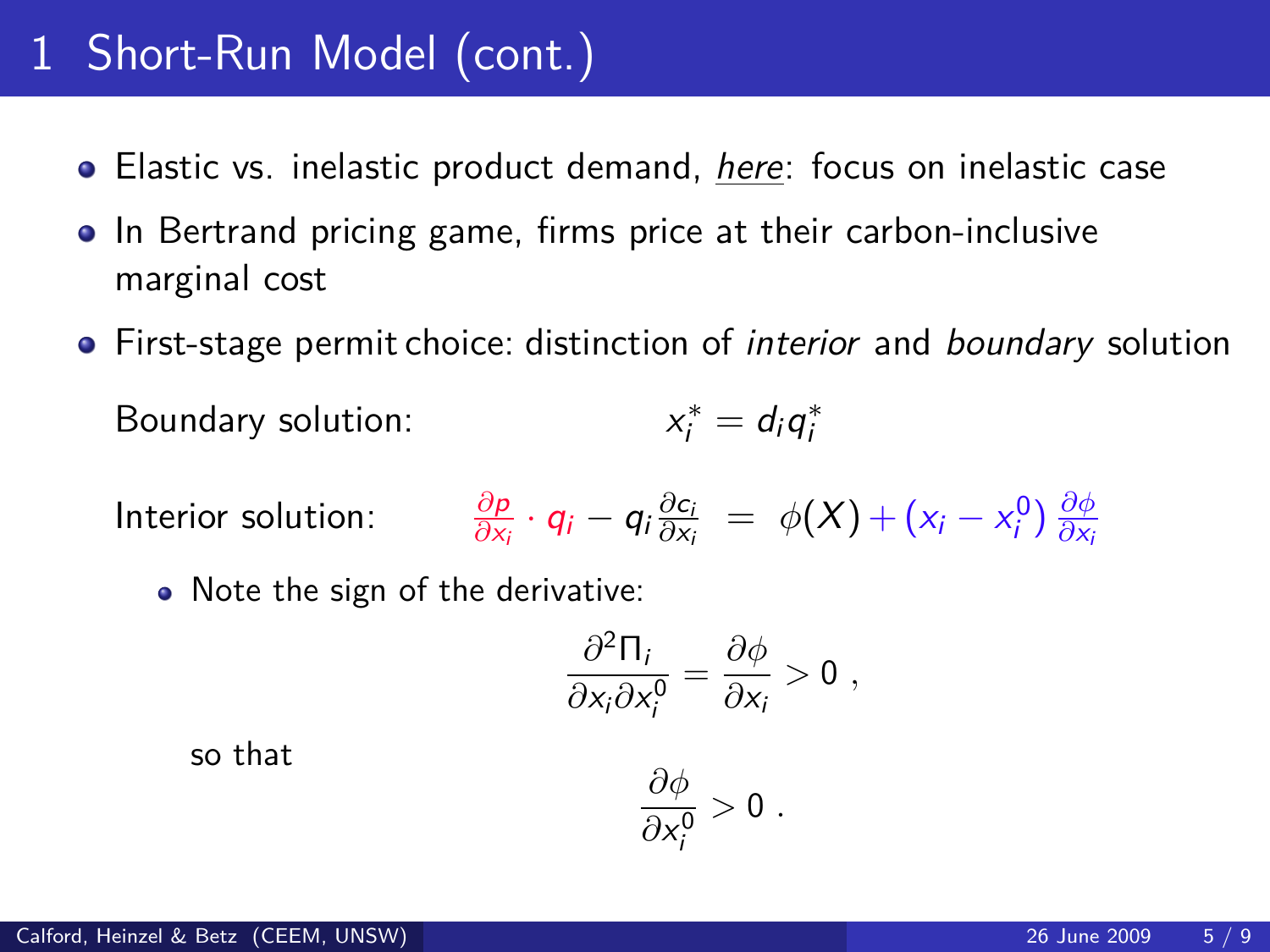- Boundary solution: permit market efficient, only pass-through profits
- Interior solution:

**Hahn monopsony [monopoly] effect**:

For  $(x_i - x_i^0) > [\leq] 0$ , with an increase in the initial allocation to a firm permit market efficiency increases [decreases]

#### **Pass-through profits effect**:

with an increase in the initial allocation to a firm permit market efficiency decreases

- $\Rightarrow$  For any given emissions cap, there is only one efficient permit market outcome
- The more stringent the target, the more likely boundary solution
- Note: results in elastic case qualitatively the same, which also corresponds to Cournot; higher pass-through profits under Bertrand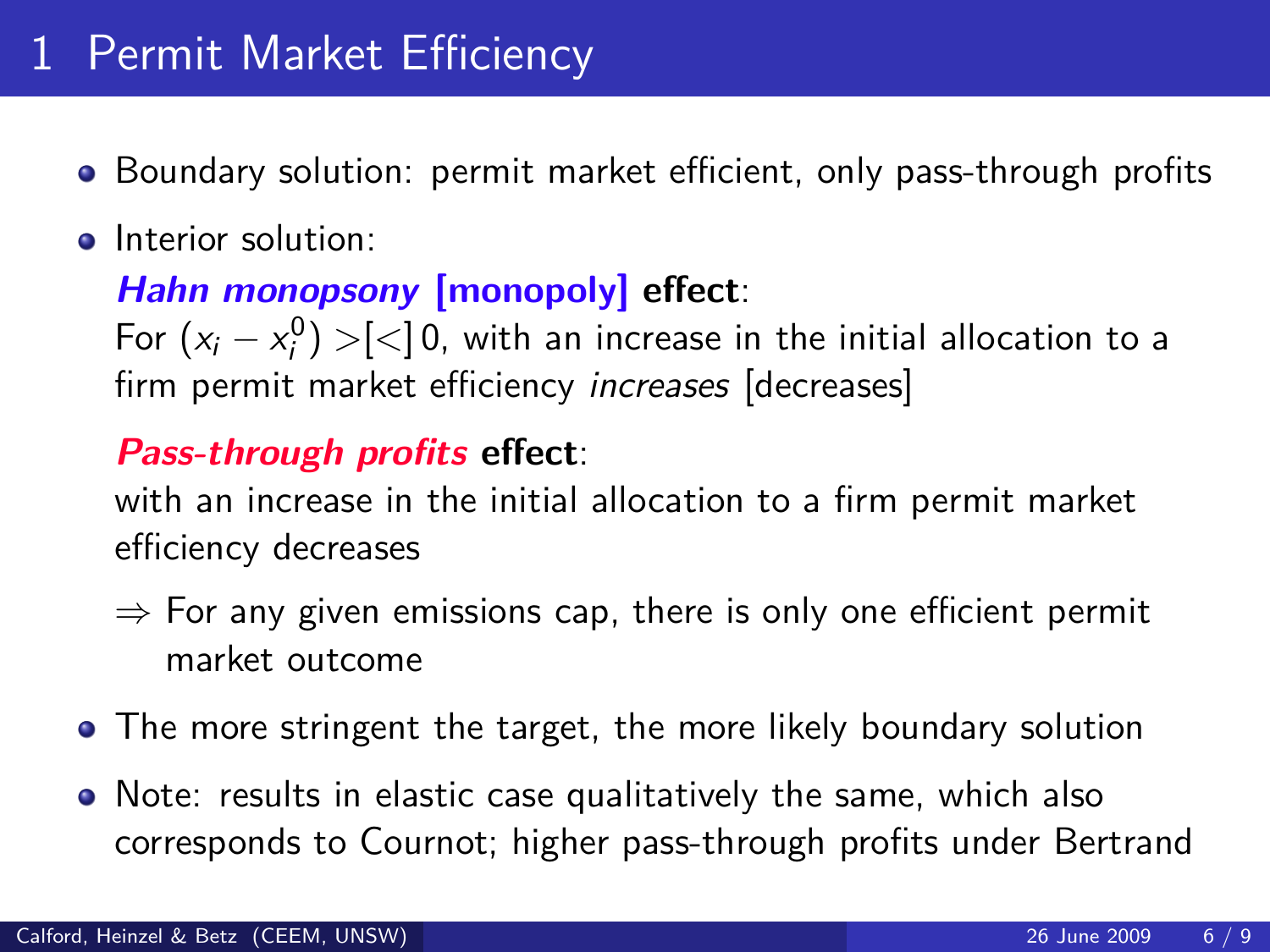## 2 Long-Run Model

- Technology and capacity endogenous, elastic product demand
- Application of **Kreps and Scheinkman** (1983, BJE): "Quantity Precommitment and Bertrand Competition Yield Cournot Outcomes"
	- $\bullet$  Bertrand: install capacity compete over prices;
	- Cournot: compete over quantities
- Here, the firms play either the following game:
	- Choose production technology
	- Install capacity
	- Purchase permits
	- Compete over prices (Bertrand)
	- Or, equivalently, they play:
		- Choose production technology
		- Compete over quantities (Cournot)
		- Purchase permits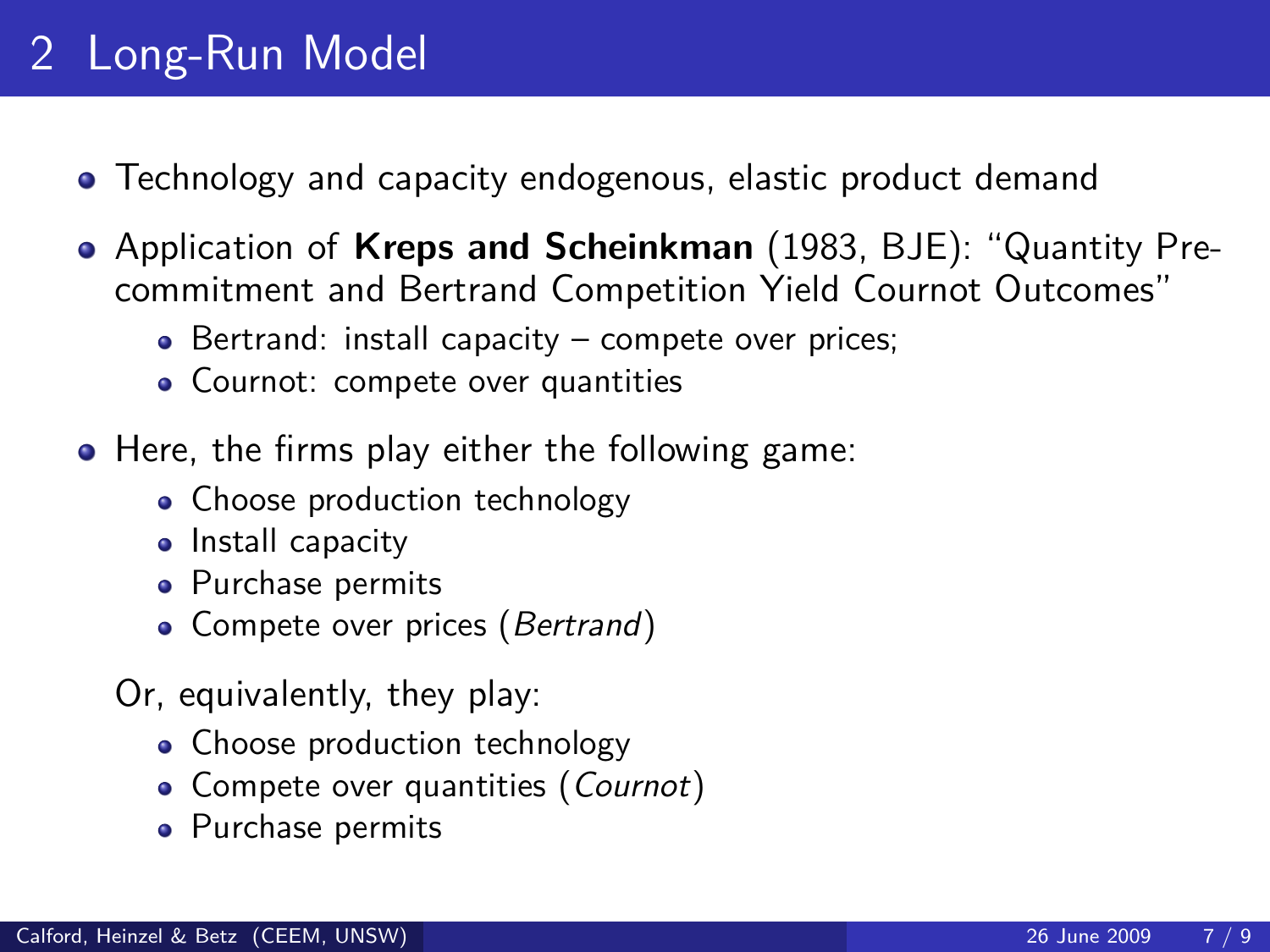- 'Kreps and Scheinkman' also holds under emissions trading, efficient demand rationing may be realistic
- An increase in the initial allocation of permits to a firm will increase total industry emissions
- Because the size of the emissions cap is unchanged, this represents a change in the distribution of emissions across industries; the effect on sector emissions intensity is ambiguous
- Hahn or pass-through profits effects cannot be distinguished by lack of permit holdings as a direct choice variable